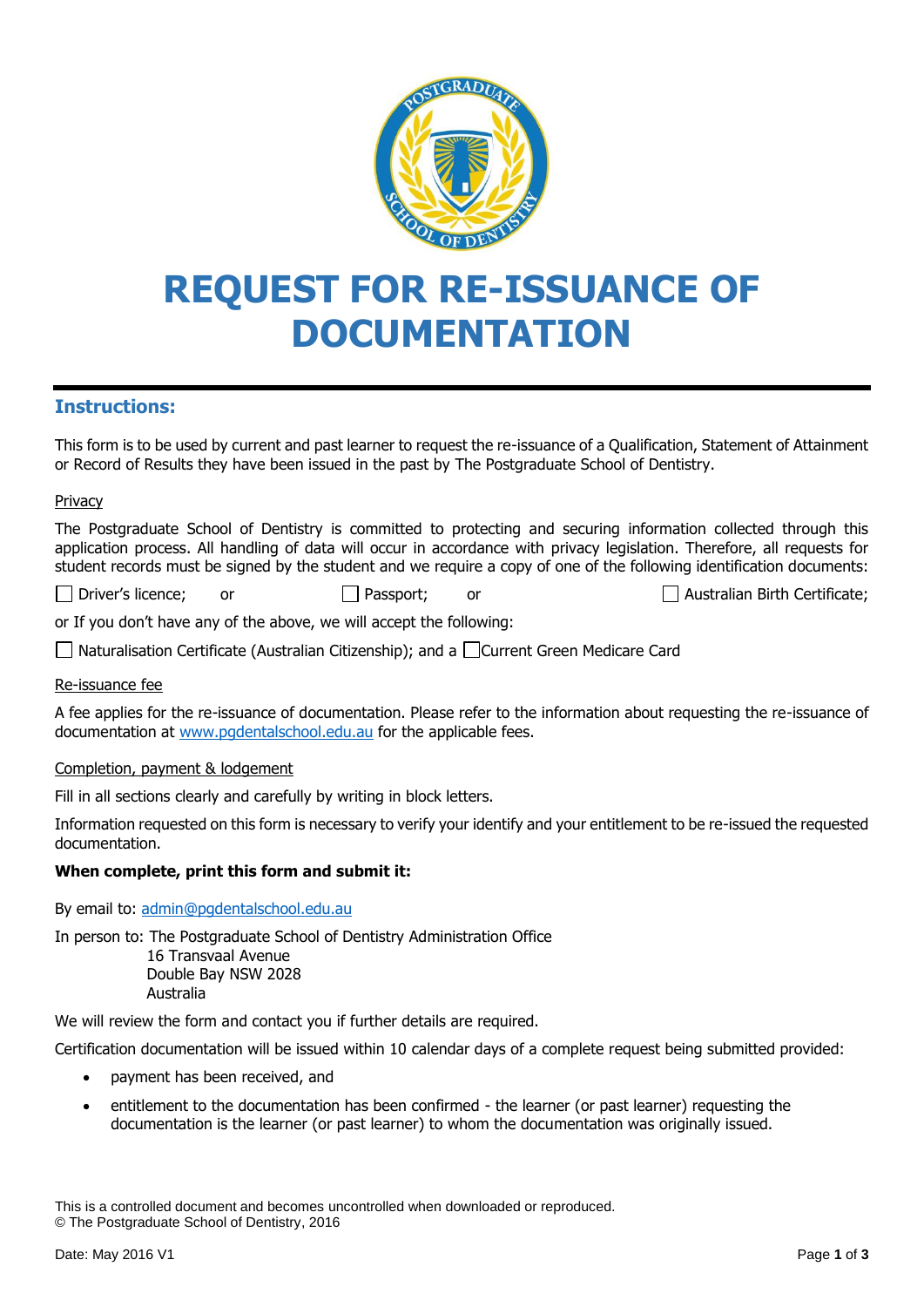### If you have questions about this form or you require assistance to complete it, please contact us on: 02 9362 5620.

| <b>Personal details</b> |    |     |    |             |              |      |        |
|-------------------------|----|-----|----|-------------|--------------|------|--------|
| Title                   | Mr | Mrs | Ms | <b>Miss</b> | Gender       | Male | Female |
| Surname                 |    |     |    |             | Given name/s |      |        |

| <b>Residential address (this is not to be a PO Box)</b>        |       |  |          |  |  |
|----------------------------------------------------------------|-------|--|----------|--|--|
|                                                                |       |  |          |  |  |
|                                                                | State |  | Postcode |  |  |
| Mailing/postal address (if different from residential address) |       |  |          |  |  |
|                                                                |       |  |          |  |  |
|                                                                | State |  | Postcode |  |  |
|                                                                |       |  |          |  |  |

| <b>Contact details</b> |  |        |  |  |  |
|------------------------|--|--------|--|--|--|
| Home phone             |  | Mobile |  |  |  |
| Email                  |  |        |  |  |  |

| <b>Type of document requested</b>                    |  |  |  |
|------------------------------------------------------|--|--|--|
| Re-issuance of a Qualification                       |  |  |  |
| Re-issuance of a Statement of Attainment             |  |  |  |
| Re-issuance of a Record of Results                   |  |  |  |
| Course/qualification to which the document(s) relate |  |  |  |
| RTO student number (if known)                        |  |  |  |
| Approximate date of original issue (if known)        |  |  |  |

| <b>Declaration</b>                                                                                         |  |             |  |  |
|------------------------------------------------------------------------------------------------------------|--|-------------|--|--|
| I declare that the information provided by me is, to the best of my knowledge, true and correct.<br>$\Box$ |  |             |  |  |
| <b>Student</b><br>signature                                                                                |  |             |  |  |
| <b>Student name</b>                                                                                        |  | <b>Date</b> |  |  |

This is a controlled document and becomes uncontrolled when downloaded or reproduced. © The Postgraduate School of Dentistry, 2016